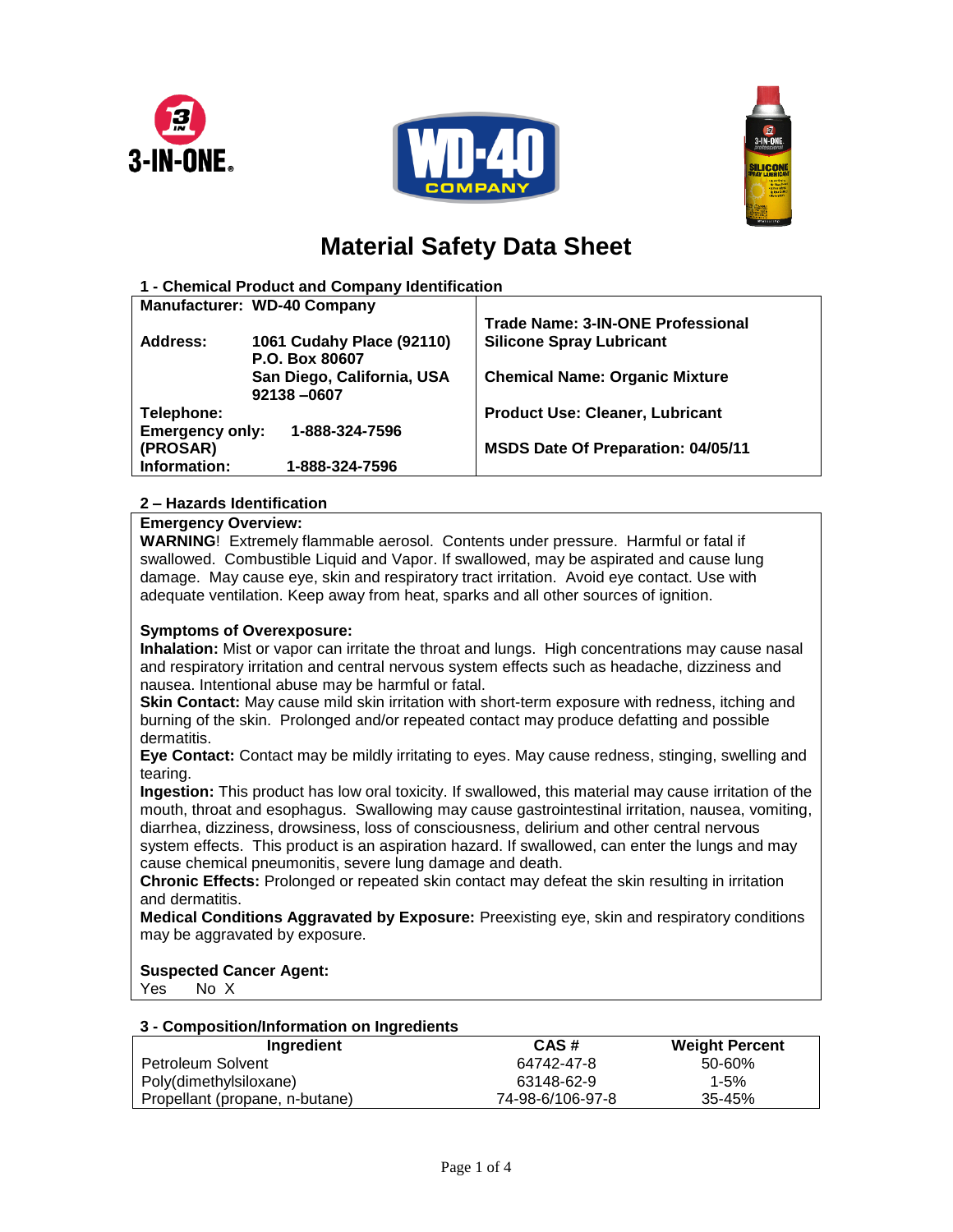# **See Section 8 for Exposure Limits**

## **4 – First Aid Measures**

**Ingestion (Swallowed):** Aspiration Hazard. DO NOT induce vomiting. Call physician, poison control center or the WD-40 Safety Hotline at 1-888-324-7596 immediately.

**Eye Contact:** Flush thoroughly with water. Get medical attention if irritation persists. **Skin Contact:** Wash with soap and water. If irritation develops and persists, get medical attention.

**Inhalation (Breathing):** If irritation is experienced, move to fresh air. Get medical attention if irritation or other symptoms develop and persist.

## **5 – Fire Fighting Measures**

**Extinguishing Media:** Use water fog, dry chemical, carbon dioxide or foam. Cool fire exposed containers with water.

**Special Fire Fighting Procedures**: Firefighters should always wear positive pressure selfcontained breathing apparatus and full protective clothing. Cool fire-exposed containers with water. Use shidlding to protect against bursting cans.

**Unusual Fire and Explosion Hazards**: Contents under pressure. Keep away from ignition source and open fire. Exposure of containers to extreme heat and flames can cause them to rupture often with violent force. Combustible liquid and vapor. This material can release flammable vapors when heated above ambient temperatures. Vapors can cause a flash fire. Vapors are heavier than air and may travel along surfaces to remote ignition sources and flash back. A vapor and air mixture can create an explosion hazard in confined spaces.

## **6 – Accidental Release Measures**

Wear appropriate protective clothing (see Section 8). Eliminate all sources of ignition and ventilate area. Contain and collect liquid with an inert absorbent and place in a container for disposal. Clean spill area thoroughly. Report spills to authorities as required.

## **7 – Handling and Storage**

**Handling:** Avoid contact with eyes. Avoid prolonged contact with skin. Avoid breathing vapors or aerosols. Use with adequate ventilation. Keep away from heat, sparks, hot surfaces and open flames. Wash thoroughly with soap and water after handling. Keep containers closed when not in use. Keep out of the reach of children. Do not puncture or incinerate containers. **Storage:** Store in a cool, well-ventilated area, away from incompatible materials. Do not store in direct sunlight or above 120°F. U.F.C (NFPA 30B) Level 3 Aerosol.

| <b>Chemical</b>                                   | <b>Occupational Exposure Limits</b>                                         |
|---------------------------------------------------|-----------------------------------------------------------------------------|
| Petroleum Solvent (as total<br>hydrocarbon vapor) | 200 ppm Skin TWA ACGIH TLV<br>152 ppm - TWA (Manufacture Recommended)       |
| Poly(dimethylsiloxane)                            | None Established                                                            |
| Propane                                           | 1000 ppm TWA OSHA PEL<br>1000 ppm TWA ACGIH TLV (aliphatic hydrocarbon gas) |
| n-Butane                                          | 1000 ppm TWA ACGIH TLV (aliphatic hydrocarbon gas)                          |

## **8 – Exposure Controls/Personal Protection**

**The Following Controls are Recommended for Normal Consumer Use of this Product Engineering Controls:** Use in a well-ventilated area.

## **Personal Protection:**

**Eye Protection:** Avoid eye contact. Always spray away from face.

**Skin Protection:** Avoid prolonged skin contact. Chemical resistant gloves recommended for operations where prolonged skin contact is likely.

**Respiratory Protection:** None needed for normal use with adequate ventilation.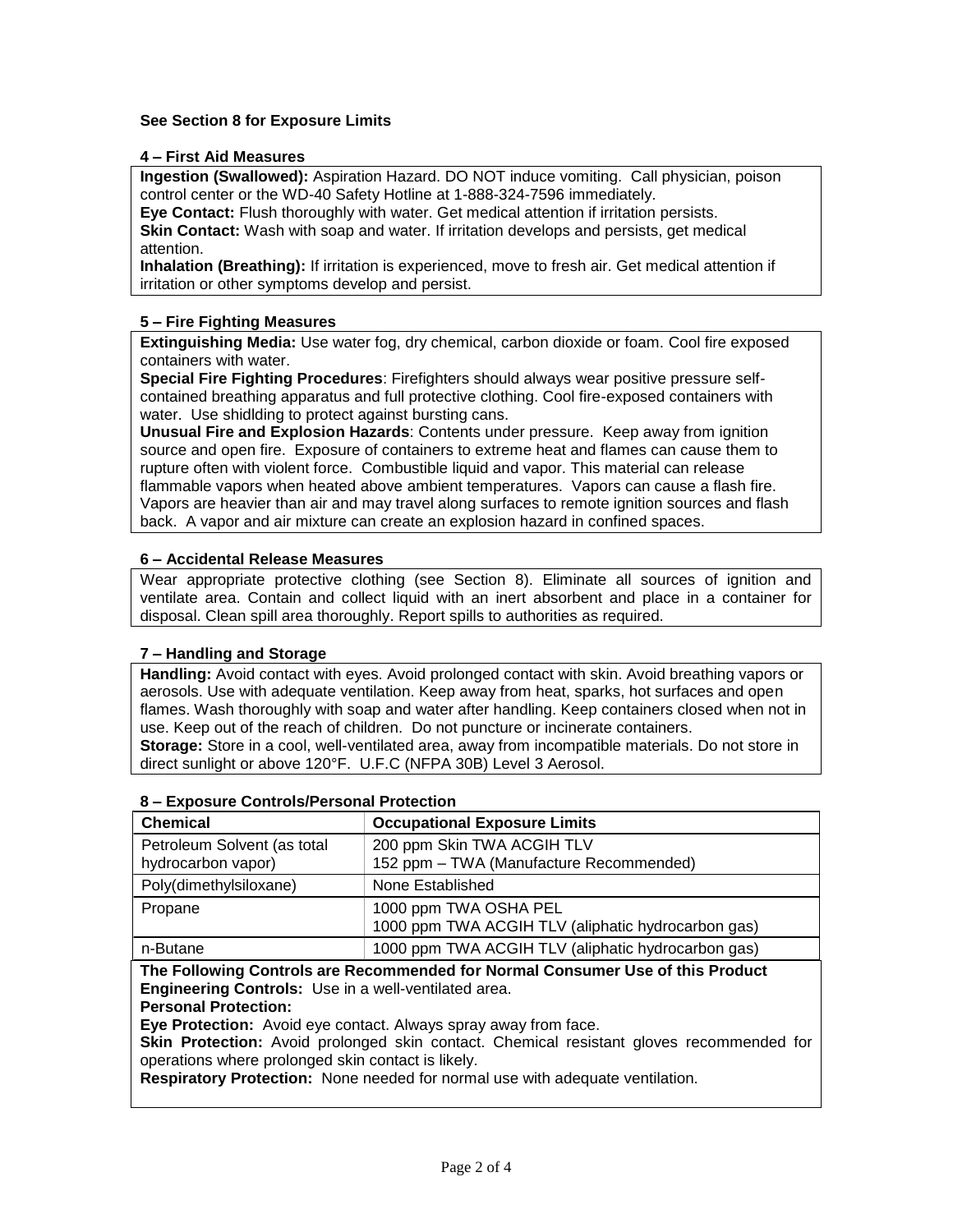# **For Bulk Processing or Workplace Use the Following Controls are Recommended**

**Engineering Controls:** Use adequate general and local exhaust ventilation to maintain exposure levels below that occupational exposure limits.

**Personal Protection:**

**Eye Protection:** Safety goggles recommended where eye contact is possible.

**Skin Protection:** Wear chemical resistant gloves.

**Respiratory Protection:** None required if ventilation is adequate. If the occupational exposure limits are exceeded, wear a NIOSH approved respirator. Respirator selection and use should be based on contaminant type, form and concentration. Follow OSHA 1910.134, ANSI Z88.2 and good Industrial Hygiene practice.

**Work/Hygiene Practices:** Wash with soap and water after handling.

| $3 - i$ rivaluation of chemical Floperines |                       |                   |                     |  |  |  |
|--------------------------------------------|-----------------------|-------------------|---------------------|--|--|--|
| Boiling Point:                             | 159-199°C (318-390°F) | Specific Gravity: | 0.75                |  |  |  |
|                                            | (Petroleum Solvent)   |                   |                     |  |  |  |
| Solubility in Water:                       | Insoluble             | pH:               | Not Applicable      |  |  |  |
| Vapor Pressure:                            | 40-60 psi @ 70°F      | Vapor Density:    | Greater than 1      |  |  |  |
| Percent Volatile:                          | 98.0%                 | VOC:              | 56.6%               |  |  |  |
| Coefficient of                             | Not Determined        | Appearance/Odor   | Clear liquid with a |  |  |  |
| Water/Oil Distribution:                    |                       |                   | petroleum odor.     |  |  |  |
| Flash Point:                               | $-20^{\circ}$ F (TOC) | Flammable         | LEL: 1.8% UEL: 9.5% |  |  |  |
|                                            |                       | Limits:           |                     |  |  |  |

## **9 – Physical and Chemical Properties**

# **10 – Stability and Reactivity**

**Stability:** Stable

**Hazardous Polymerization:** Will not occur.

**Conditions to Avoid:** Avoid heat, sparks, flames and other sources of ignition.

**Incompatibilities:** Strong acids, alkalis, and oxidizers.

**Hazardous Decomposition Products:** Carbon monoxide and carbon dioxide, smoke, fumes, and/or unburned hydrocarbons.

## **11 – Toxicological Information**

The oral toxicity of this product is estimated to be greater than 5,000 mg/kg based on an assessment of the ingredients. This product is not classified as toxic by established criteria. It is an aspiration hazard.

None of the components of this product is listed as a carcinogen or suspected carcinogen or is considered a reproductive hazard.

## **12 – Ecological Information**

No data is currently available.

## **13 - Disposal Considerations**

If this product becomes a waste, it would be expected to meet the criteria of a RCRA ignitable hazardous waste (D001). However, it is the responsibility of the generator to determine at the time of disposal the proper classification and method of disposal. Dispose in accordance with federal, state, and local regulations. Do not puncture or incinerate containers.

## **14 – Transportation Information\_**

DOT Surface Shipping Description: Consumer Commodity, ORM-D IMDG Shipping Description: UN1950, Aerosols, 2.1, LTD QTY

## **15 – Regulatory Information**